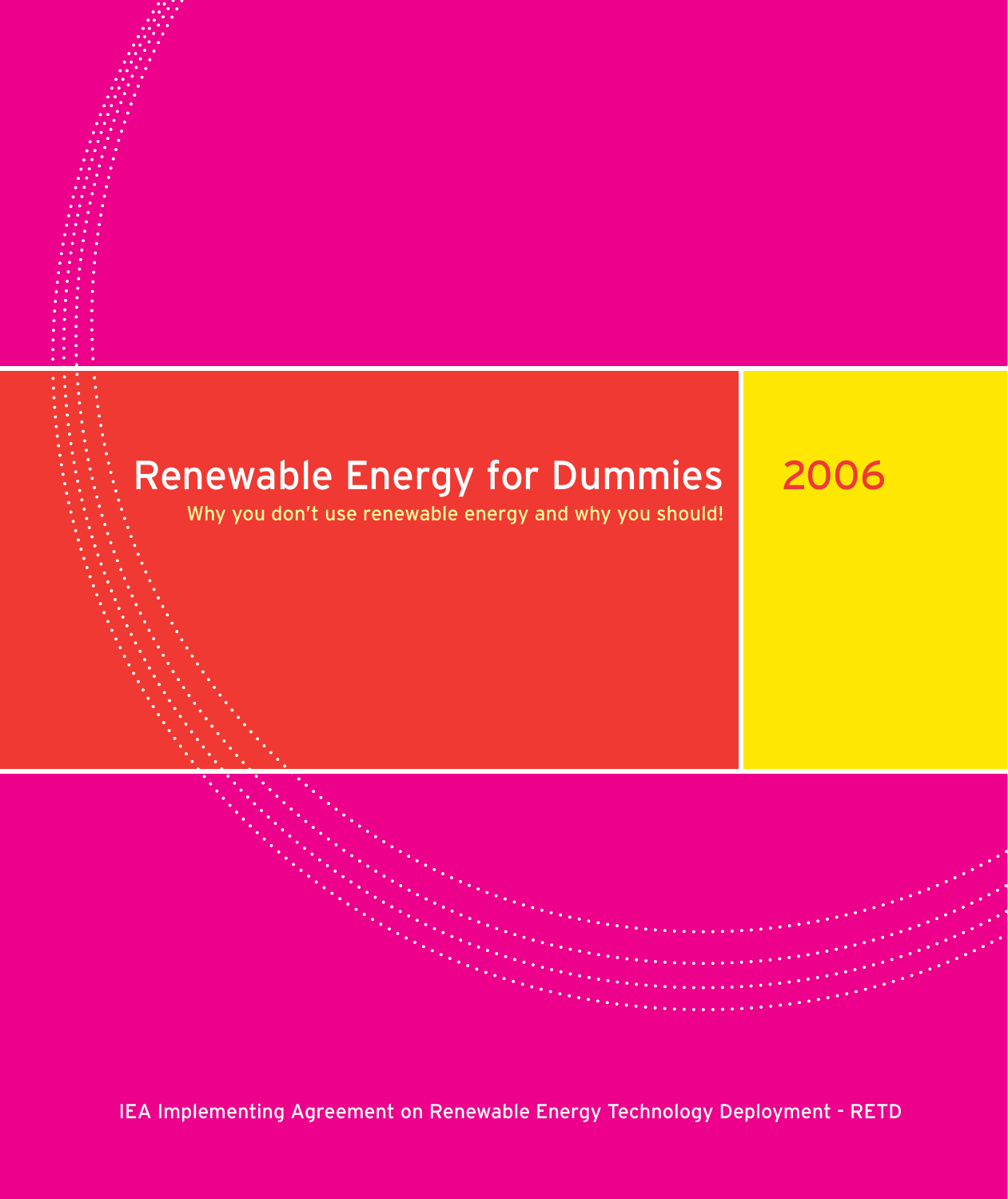## FIVE BAD EXCUSES FOR NOT USING RENEWABLE ENERGY

#### 1 You think renewable energy technologies are too expensive compared with conventional energy technologies

And they are, sometimes. However, subsidies to conventional technologies can give a wrong picture, and it is sometimes difficult to reflect all the benefits of using renewable energy in the price signals. By making the subsidies visible, internalising the external costs and benefits, and giving more information about the real prices of the different energy technologies, renewable energy would have a more level playing field in the different energy markets.

#### 2 It is too risky to invest in new<br>2 renewable projects renewable projects

Financing of new renewable energy projects can be troublesome, because the projects may seem more risky than projects for better-known technologies. But sometimes it is only a matter of giving financiers the right information about the technological stage and market possibilities of renewable energy. There seems to be a need to develop risk-hedging instruments in order to make it easier to establish renewable energy projects.

#### 3 Energy markets are not prepared for renewable energy

Renewable energy technologies should typically be integrated into existing energy infrastructure and in many situations it is not that easy to do. However, a lot of experience has been gained during the past years in for example integrating wind power and biomass into the energy systems. This experience should be utilised by intensifying international cooperation between authorities, transmission system operators and private companies working with renewables.

### 4 It is difficult to get renewable energy projects approved

You may have decided to use renewable energy and you may even have managed to get the project financed, but don't think your worries are over. Next step would normally be to get the project approved by local or national authorities, and this process can be unreasonably time-consuming and troublesome for many reasons. Lack of standards means that many projects must be approved individually; the authorities are not familiar with the new technologies etc. On the other hand, well-coordinated efforts among central and local authorities, e.g. clever use of spatial planning, could dramatically reduce the time spent on approval processes. Internationally, exchange of experience and learning from "best practice" could therefore contribute to reducing this barrier.

#### 5 You would rather wait until renewable energy gets cheaper

Experience shows that it is possible to increase the competitiveness of renewable energy technologies by an accelerated market introduction. Initially there is a need for support for renewable energy technologies but after a certain period renewable energy is expected to generate a surplus compared to existing technologies. But if everybody is waiting for others to stimulate the market, then you don't get any market deployment at all. Somebody has to make the first move!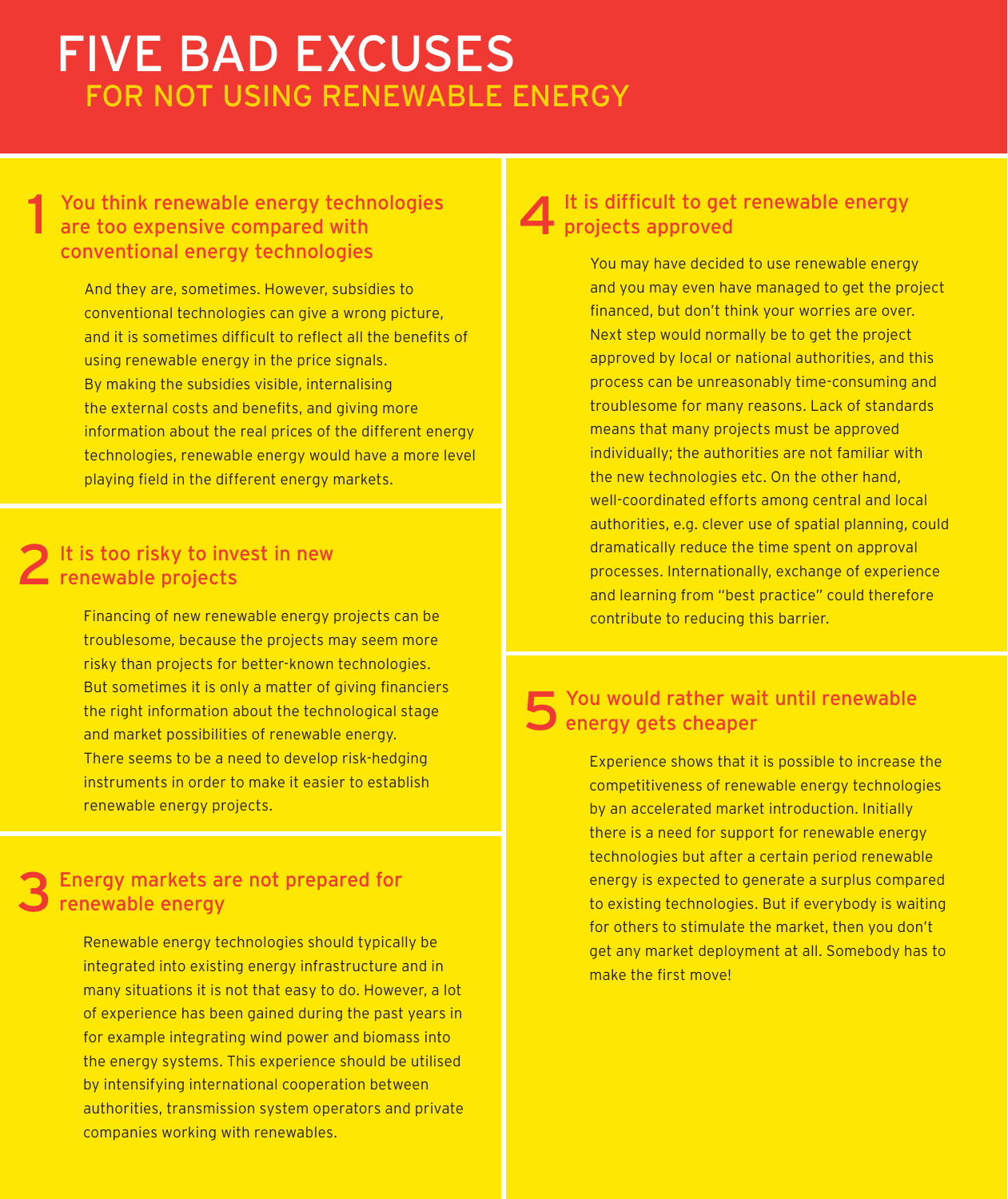## FOUR GOOD REASONS FOR ACTION

#### Focus on renewable energy technologies

From a global perspective, the concerns about the global warming, the recent development in fuel prices and the increasing concerns about security of supply have put focus on renewable energy technologies as alternatives to fossil fuels.

#### 2 Support from consumers

1

Many renewable energy technologies are located at or near to the consumers, and the deployment is often also driven by consumer engagement. Opinion polls show that consumers are generally positive towards supporting renewable energy technologies. High support from consumers is a vital driver and sufficient information on the impact of renewable energy technologies and plants can help maintaining and developing consumer support. Experience shows that consumer support is significantly enhanced where there is community involvement/ownership.

# 3 Renewable energy market grows rapidly<br>Business perspectives of renewable energy are

becoming an increasingly important driver for national governments, industries and energy companies. The market for renewable energy is growing rapidly. One example is that in the fiveyear period from 2000 to 2004 grid-connected solar photovoltaics increased by 60 % per year on average, wind power by 28 %, biodiesel by 25 % and solar hot water/heating by 17 %. From an industry point of view, investments in development of renewable energy technologies now could be a sound investment in the future. Such investments would also lead to more jobs in firstmover countries.

**4** Need for joint action<br>
It can be difficult to overcome the barriers to the deployment of renewable energy if you are on your own as an industry or as a country. Cooperation between countries at the policy level and cooperation between authorities and private companies would make it easier to identify and carry through solutions which could tackle the bad excuses for not using renewable energy.

Renewable energy covers a wide range of different technologies used for a variety of purposes: solar cells for pocket calculators, fuel wood for food preparation and off-shore wind power facilities for electricity generation etc. Some produce heat, others electricity (or combined heat and power) and some again biofuels for the transport sector. Some are incorporated into existing products such as building-integrated photovoltaic systems whereas others are separate installations.

The various renewable energy technologies go through different technological stages from R&D at the laboratory through niche markets to fully mature technologies which are able to compete with conventional energy technologies. In the context of the RETD implementing agreement, the focus is on market mature or near market mature technologies.